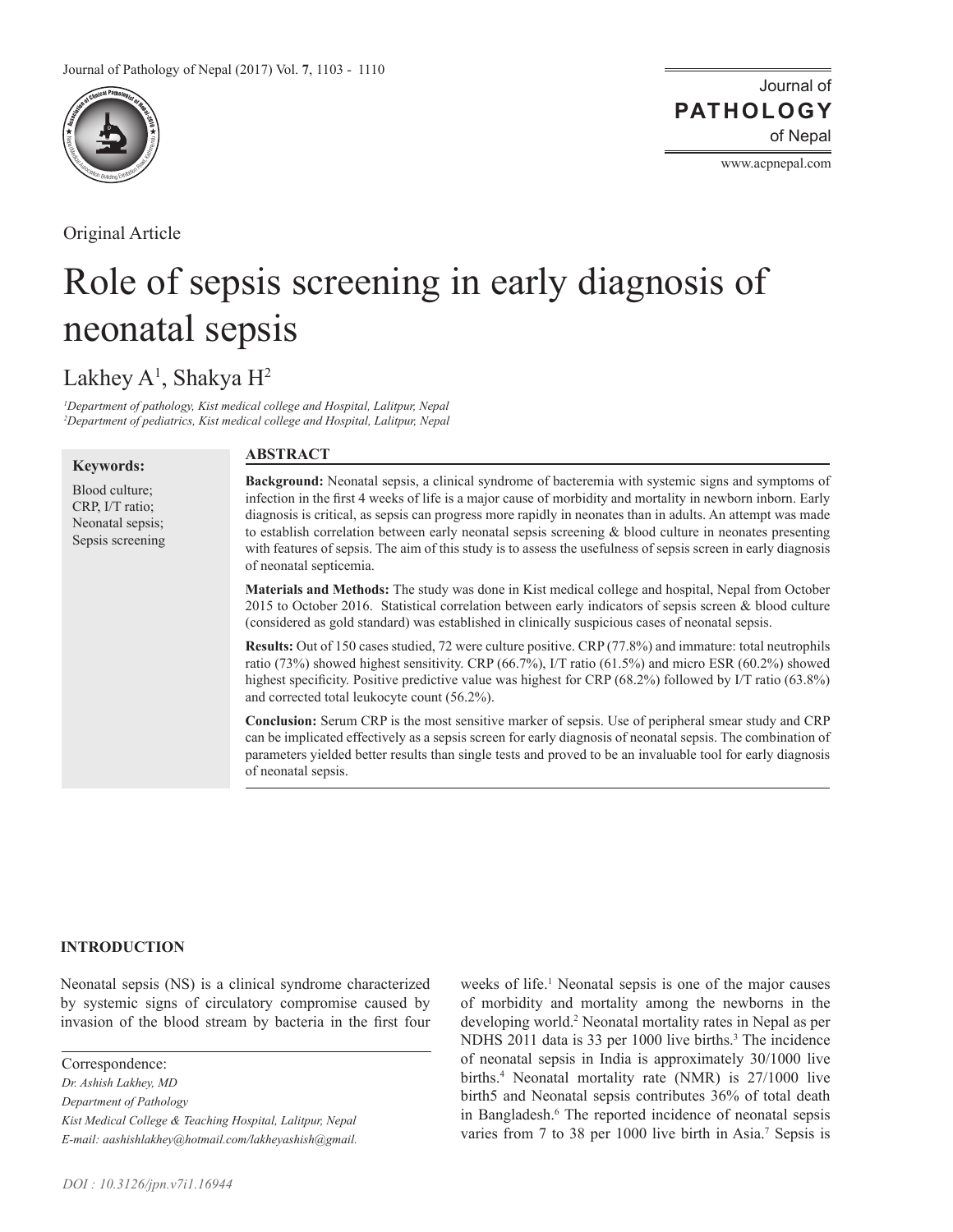| Table 1: Common clinical features in cases presenting |  |
|-------------------------------------------------------|--|
| with features of sepsis                               |  |

| <b>Clinical features</b>  | <b>Frequency</b> |
|---------------------------|------------------|
| Resp. distress            | 84 (56%)         |
| Fever                     | 39(26%)          |
| <b>Feeding difficulty</b> | $19(12.66\%)$    |
| Lethargy                  | $8(5.33\%)$      |
| Total                     | $150(100\%)$     |

more common in developing countries when compared with developed countries.<sup>2</sup> Neonatal sepsis may be classified according to the time of onset of the disease: early onset sepsis (EOS) and late onset sepsis (LOS).<sup>8</sup> The distinction has clinical relevance, as EOS disease is mainly due to bacteria acquired before and during delivery, and LOS disease to bacteria acquired after delivery (nosocomial or community sources).<sup>9</sup> Early onset sepsis usually presents within the first 72 hours of life and Late onset sepsis usually presents after 72 hours of age.<sup>10</sup> Infections are more common in low birth weight and preterm babies.<sup>11</sup> In neonates the illness can progress more rapidly than in adults; therefore early diagnosis is of utmost importance.<sup>11</sup> Clinical features of sepsis are nonspecific in neonates and a high index of suspicion is required for the timely diagnosis of sepsis.

 Positive blood culture is a gold standard for diagnosis, but it is time consuming (requires 72 hours, atleast 24 hours in case of BacT- ALERT®) and demands a well-equipped laboratory.12 Many investigators have evaluated various inflammatory markers such as interleukin-6, interleukin-8 and plasma elastase. But these are sophisticated and impractical for developing countries.13-15 A good diagnostic test should have high sensitivity and specificity and should be cost effective with early availability of results.<sup>13</sup> Even though a positive blood culture is gold standard for diagnosis of neonatal sepsis the technique is time consuming, demands a proper laboratory setup and is positive in only 40% cases.<sup>16</sup>

Early treatment with antibiotics is possible with the help of certain indirect markers such as neutropenia (<1800 cells/ mm<sup>3</sup>), leucopenia (<5000 cells/mm<sup>3</sup>), band cells, micro ESR and C-reactive protein (CRP). All these investigations are collectively known as sepsis screen and aids in early diagnosis of neonatal sepsis in absence of negative blood cultures. They together can be used as sepsis screen. Presence of two or more abnormal parameters in case of strong clinical suspicion is considered as positive sepsis screen. The results can be obtained much earlier than blood culture and early medical intervention can be issued. This can be helpful to reduce neonatal mortality and morbidity.17

The purpose of this study was to evaluate the early indicators of sepsis screen and their statistical correlation with blood culture (considered as gold standard) in neonatal septicemia. All these will help in early diagnosis of neonatal

**Table 2: Frequency of micro-organisms isolated in blood culture**

| Micro-organisms                          | <b>Percent (Number)</b> |
|------------------------------------------|-------------------------|
| Coagulase positive Staphylococcus        | $41.7\%$ $(30)$         |
| Coagulase negative staphylococcus (CONS) | $30.6\%$ (22)           |
| <b>Citrobacter</b>                       | $11.1\%$ $(8)$          |
| Acinitobacter                            | $5.5\%(4)$              |
| Escherichia coli                         | $5.5\%(4)$              |
| <b>Enterobacter</b>                      | $5.5\%(4)$              |
| <b>Total</b>                             | 100.00721               |

septicemia and its speedy management and ultimately lead to timely intervention thus leading to reduced mortality and morbidity amongst neonates afflicted with neonatal sepsis.<sup>18</sup>

#### **MATERIAL AND METHODS**

This was a descriptive prospective study carried out in Kist Medical College, Imadol, Kathmandu, Nepal. For ethical issues confidentiality of patient's information was considered and ethical clearance was duly taken from institutional ethics committee and progress of study was duly intimated to the ethics committee time to time. All the neonates admitted to the baby nursery between October 2015 to October 2016, with signs and symptoms of sepsis or presence of predisposing factors for development of sepsis, were included in this study.

#### **Inclusion criteria**

Neonates were enrolled on the basis of signs and symptoms of clinical sepsis (as per NNF criteria)18 after through clinical examination and proper history taking.

The clinical criteria considered (NNF criteria) were – poor feeding, irritability / excessive cry, lethargy poor cry and reflexes, fever, hypothermia, jaundice, vomiting, abdominal distension, tachypnoea and grunting, convulsions, diarrhea, pustules, cyanosis, bulged fontanalle, DIC/bleeding, poor perfusion / shock, apnea.

Also significant predisposing factors for presumed early onset sepsis was taken into consideration (according to NNF guidelines)<sup>18</sup> during inclusion of cases.

#### **Exclusion criteria**

Neonates who received antibiotics before Admission, Neonates who died before work up was complete, Neonates who underwent surgery, Congenital anomalies e.g. tracheoesophageal fistula, lobar agenesis, malrotation of the gut, complex heart diseases, neural tube defects etc. Inborn errors of metabolism

Each patient was studied in a methodical manner using a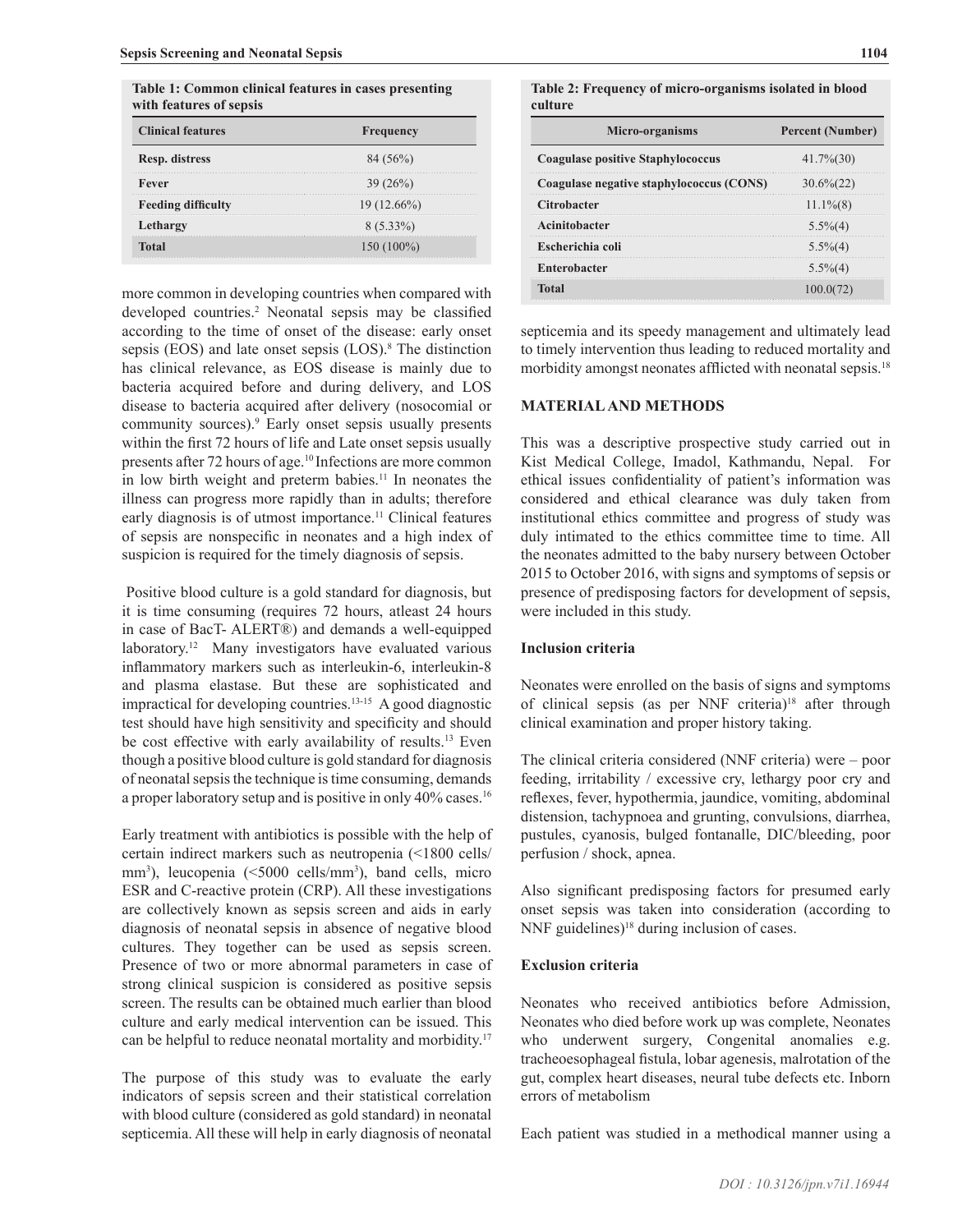**Table 3: Sepsis screening parameters in relation to blood culture**

|                           | <b>Bloodculture</b><br>positive | <b>Blood culture</b><br>negative | Total |
|---------------------------|---------------------------------|----------------------------------|-------|
| Septic screen<br>positive | $65(90.3\%)$                    | $33(42.3\%)$                     |       |
| Septic screen<br>negative | $7(9.7\%)$                      | 45 (57.7%)                       |       |
| <b>Total</b>              |                                 |                                  | 150   |

proforma. Myriads of clinical profile of neonatal septicemia amongst all cases of neonatal sepsis (with emphasis on sepsis screen positive and/or bacteriologically positive i.e. blood culture positive cases) were studied. Correlation between early indicators of sepsis screen and their statistical correlation with blood culture in neonatal septicemia was performed. Following Investigations done were included in the study:

# **i. Sepsis screen (according to NNF criteria)**

- a. Total leukocyte count
- b. I/T ratio (band cell ratio)
- c. Absolute neutrophil count
- d. m-ESR
- e. C reactive protein

### **ii. Blood culture**

#### **Statistical analysis and Ethical Clearance**

It was done as per standard statistical tools. A 'p' value less than 0.01 was considered to be statistically significant. Some help was taken from statistical package for social sciences (SPSS, Version 21) software.

# **RESULTS**

Out of 150 suspected neonatal sepsis patients, 56 % (84) were males and 44% (66) were females. Thus male babies were more affected by suspected neonatal sepsis than female babies. Among the patients with suspected neonatal sepsis, the most common presenting clinical feature was respiratory distress followed by fever and feeding problems.

# (Table 1)

Bacteriologically positive cases were found in 72(48%) of the total 150 clinically suspected neonates. Bacteriologically negative but sepsis screen positive cases were found in 33 (22%) of the total 150 neonates. Bacteriologically negative, sepsis screen negative but clinical course compatible with sepsis were found in 45 (30%) neonates. Out of the 72 culture positive cases, early onset septicemia was found in (n=54)75% cases. Late onset septicemia was present in 18(25%) cases.

Birth weight less than 2500 gms (low birth weight) was present in 51(70.8%) culture positive cases. Birth weight greater than equal to 2500 gms (normal birth weight) was present in 21(29.2%) culture positive cases. 33.33% (n=24) preterm babies were affected by septicemia whereas, 66.67% (48) term babies were affected by septicemia.

There was marked association of neonatal sepsis with coagulase positive and coagulase negative staphylococcus comprising 72.3% (n=52) cases. (Table 2)

As illustrated in table 3 significant number (n=65; 90.3%) of culture positive cases were positive for two or more septic screen parameters. On contrary, only 7 of septic screen negative cases were culture positive. Blood culture negative suspicious sepsis cases, which were positive for septic screen parameters were total 33 in number. 45 cases were both culture and septic screen negative but had strong clinical suspicion for sepsis.

Amongst all sepsis screening parameters CRP & I/T ratio had the highest predictive accuracy. (Table 4) As the single parameter CRP per se had the highest sensitivity (77.8%), specificity (66.7%), positive predictive value (68.2%) and the negative predictive value (76.5%). Although, both the CRP and I/T ratio were statistically significant as the sepsis parameters, the predictive accuracy of the screening test increased noticeably when two or more positive parameters were combined together. (Table 2)

# **DISCUSSION**

Definitive diagnosis rests upon a positive blood culture,

| Sepsis screen parameters                            | <b>Sensitivity</b> | <b>Specificity</b> | <b>PPV</b> | <b>NPV</b> | P value |
|-----------------------------------------------------|--------------------|--------------------|------------|------------|---------|
| Neutropenia $(ANC < 1800$ cells/mm <sup>3</sup> )   | 38                 | 48.7               | 41.2       | 46         | >0.001  |
| Leucopenia (TLC $\leq$ 5000 cells/mm <sup>3</sup> ) | 62                 | 55                 | 56.2       | 614        | >0.001  |
| IT Ratio $(>0.2)$                                   | 73                 | 61.5               | 63.8       | 71.6       | < 0.001 |
| $mESR (>15$ mm in 1st hour)                         | 51.4               | 60.2               | 54         | 573        | >0.001  |
| <b>CRP</b> Positive $(>1$ mg/dl)                    | 77.8               | 66.7               | 68.2       | 76.5       | < 0.001 |
| <b>Two parameters</b>                               | 90.3               | 75.6               | 77         | 89         | < 0.001 |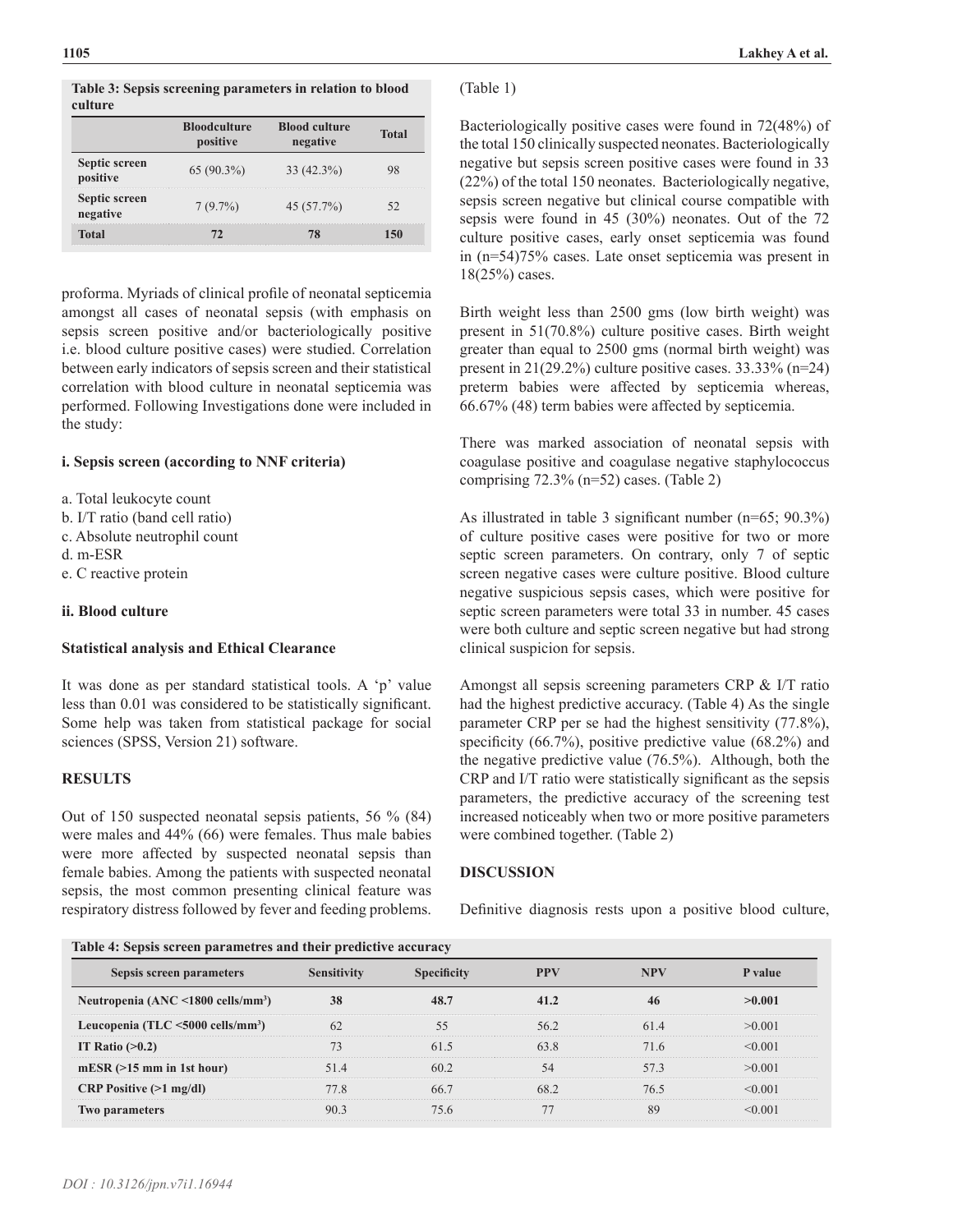| Table 5: Distribution of cases according to age of onset |      |                         |                               |       |                                            |  |  |
|----------------------------------------------------------|------|-------------------------|-------------------------------|-------|--------------------------------------------|--|--|
| <b>Authors</b>                                           | Year | No of cases studied (n) | <b>Culture positive cases</b> |       | EOS ( $\leq$ 72 hrs) (%) LOS (>72 hrs) (%) |  |  |
| Chacko et al., <sup>28</sup>                             | 2005 | 36                      | 69                            | 55.4  | 44.6                                       |  |  |
| Sriram et al., $29$                                      | 2011 | 115                     | 58                            | 77.6  | 22.4                                       |  |  |
| Swarnakar et al., <sup>14</sup>                          | 2012 |                         |                               | 38.09 | 61.91                                      |  |  |
| Vinay et al., <sup>30</sup>                              | 2015 | 60                      | 48                            | 90.0  | 10.0                                       |  |  |
| Bhale et al., 31                                         | 2015 | 191                     | 91                            | 64.83 | 35 17                                      |  |  |
| <b>Present study</b>                                     | 2016 | 150                     | 72                            | 77.0  | 23.0                                       |  |  |

to identify the pathogen and determine its antibiotic susceptibility pattern, but for better survival and outcome, simple and rapid diagnostics tests are required as adjuncts to the blood culture for early and effective initiation of treatment to the septicemia in neonates.

In this study, Coagulase positive Staphylococcus(41%), Coagulase negative staphylococcus (CONS) (29%), Citrobacter (12%), Acinitobacter (6%), Escherichia coli  $(6%)$ , Enterobacter $(6%)$  were the common organisms associated with sepsis.

In a similar study done in India most prevalent organisms were coagulase negative staphylococcus(CONS) followed by Coagulase positive staphylococcus, streptococcus fecalis, alpha- hemolytic Streptococcus, klebsiella, proteus, E.coli and Candida albicans.19 The causative organisms in neonatal sepsis vary from place to place and the frequency of the causative organisms is different in different hospitals and even in the same hospital at different time.

The other published data in Nepal on the subject shows E.coli as the most common isolate. $20,21$  The study carried out in western Nepal showed Staphylococcus aureus to be the most common isolate.<sup>22</sup> E.coli was the leading cause in many studies done in Nepal.20,21 E. coli was the second most common isolate as reported from Uganda.<sup>23</sup> Staphylococcus aureus was the third most common isolate as in India.<sup>24</sup> Klebsiella pneumoniae was found to be the fourth most common isolate but the other report in Nepal and India showed Klebsiella pneumoniaeas the second most common cause<sup>14</sup> and in West Indies showed as the most common cause.25 Pseudomonas spp.was isolated from one case in this study but the reports from Iran and India showed Pseudomonas spp. to be the most common cause of neonatal sepsis.

The causative organisms of neonatal sepsis vary with time and place. There is increasing trend of antibiotic resistance to the commonly used and available drugs. Continuous surveillance is needed to monitor changing epidemiology of pathogens and antibiotic susceptibility pattern.

The major presenting clinical features were respiratory distress, fever followed by feeding problems which was in concordance with the study done by Basu  $R<sup>26</sup>$  Neonatal Sepsis screen was considered positive if any two criteria of the following were present.<sup>18</sup>

- Absolute Neutrophil Count of ≤1800/cumm
- $CRP \geq 1$  mg/dL.
- I/T ratio  $\geq 0.2$
- Micro-ESR ≥15mm at the end of 1st hour
- Serum direct bilirubin  $\geq 2mg/dL$
- Total Leucocyte Count (TLC) of ≤5000/cumm

The ratio of culture positive neonatal septicemia cases was higher among males than the females in the present study, showing a ratio of 1.22. The male preponderance in neonatal septicemia may be linked to the X- linked immuneregulatory gene factor resulting in the host's susceptibility to infections in males.13 There is male preponderance, which is due to the prevalent custom of taking male babies

| Table 6: Distribution of cases according to birth weight |                           |      |              |                                                                  |       |                                                  |  |
|----------------------------------------------------------|---------------------------|------|--------------|------------------------------------------------------------------|-------|--------------------------------------------------|--|
| No.                                                      | <b>Authors</b>            | Year | No. of cases | $\text{EOS}(\leq 72 \text{ hrs})$ (%) $\text{LOS}$ (>72 hrs) (%) |       | <b>NORMALBIRTH</b><br>WEIGHT( $\geq$ 2.5 kgs)(%) |  |
|                                                          | Sriram et al. 29          | 2011 | 115          | 58                                                               | 74.14 | 25.86                                            |  |
|                                                          | Mondal et al.33           | 2012 | 62           | 38                                                               | 84.0  | 16.0                                             |  |
|                                                          | Pal et al.34              | 2013 | 238          | 93                                                               | 71.11 | 28.89                                            |  |
| $\overline{\mathbf{4}}$                                  | Vinay et al 30            | 2015 | 60           | 48                                                               | 70.0  | 30.0                                             |  |
|                                                          | Bhale et al <sub>31</sub> | 2015 | 191          | 91                                                               | 81 32 | 18.68                                            |  |
| 6                                                        | Present study             | 2016 | 150          |                                                                  | 70.0  | 30.0                                             |  |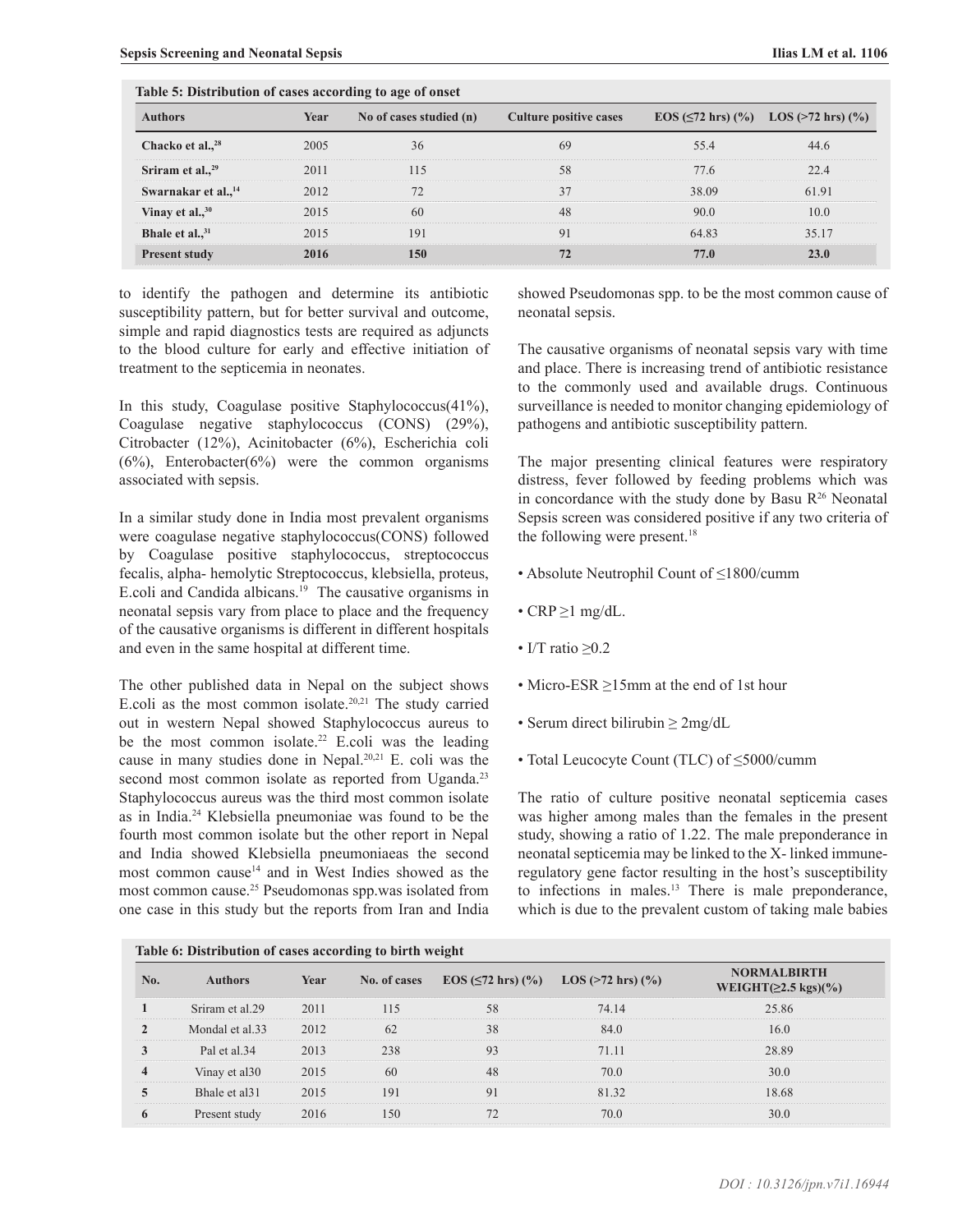|                 | Table 7: Predictive accuracy of absolute neutrophil count |      |                           |                     |                                             |                                   |  |  |
|-----------------|-----------------------------------------------------------|------|---------------------------|---------------------|---------------------------------------------|-----------------------------------|--|--|
| No.             | <b>Authors</b>                                            | Year | <b>Sensitivity</b><br>(%) | Specificity $(\% )$ | <b>Positive predictive</b><br>value $(\% )$ | Negative predictive value $(\% )$ |  |  |
|                 | Buch et al.13                                             | 2010 | 66.15                     | 90.91               | 89.58                                       | 69.44                             |  |  |
|                 | Shirazi et al <sub>34</sub>                               | 2010 | 35.0                      | 74.0                | $- -$                                       | $- -$                             |  |  |
|                 | Sriram et al29                                            | 2011 | 63.6                      | 51.0                | 12.1                                        | 93.0                              |  |  |
| 4               | Swarnakar et al14                                         | 2012 | 50.0                      | 48.23               | 2.2                                         | 97.0                              |  |  |
| 5               | Jadhave et al15                                           | 2013 | 20.0                      | 87.5                | 75                                          | 36.8                              |  |  |
| 6               | Bhale et al.31                                            | 2015 | 42.86                     | 99.0                | 97.5                                        | 65.56                             |  |  |
| $7\phantom{.0}$ | Present study                                             | 2016 | 38.0                      | 48.7                | 41.2                                        | 46                                |  |  |
|                 |                                                           |      |                           |                     |                                             |                                   |  |  |

preferentially to healthcare institutions and also because female babies are immunologically more competent.27

**Table 7: Predictive accuracy of absolute neutrophil count**

Maximum culture positive cases were seen in neonates of age ≤72 hours (i.e. 77%) as compared to neonates aged more than 72 hours (i.e 23%). This was comparable with other studies, which is shown in table 5. The higher proportion of early onset sepsis cases may be due to the immature immunological responses of the neonates in the first week of life, making them more susceptible to infections in this period.

In present study, the percentage of culture positive cases in low birth weight neonates was 70%. According to Barbara Stoll et al.<sup>32</sup> the rate of infection is inversely proportional to the birth weight, and low IgG levels due to impaired cellular immunity in the very low birth weight neonates contributes to the increased susceptibility to infections in these neonates.32 In present study, sepsis was not common in preterms. Similar finding was seen in the study done by Mondal et al.<sup>33</sup> However, the sepsis was more common in preterm neonates than in term babies in other studies. Preterm babies are more susceptible to infections due to inherent deficiencies of both humoral and cellular defense mechanisms. According to Barbara J. Stoll et al<sup>32</sup> the incidence of septicemia increased with the decreased gestational age of the neonates.<sup>32</sup> (Table  $6$ )

Cut off value of absolute neutrophil count≤1800/μl was taken as diagnostic criterion for sepsis screen. Absolute neutrophil count in the sepsis screen showed low sensitivity (42.9%) and high specificity (99.0%). The positive predictive value was 97.5% and negative predictive value was 65.6% Absolute neutrophil count showed highest specificity and positive predictive value among all the other parameters of sepsis screen. (Table 7)

C-reactive protein ≥1mg/dl was considered as positive result for sepsis screen. Predictive accuracy of CRP of this study is compared with other studies (Table 8). In present study, CRP had a high sensitivity of 77.8%, specificity (66.7%), positive predictive value (68.2%) and negative predictive value (76.5%) CRP proved to be the most efficient of all the markers of sepsis. The principal ligand to CRP is phosphocholine, which is found in lipopolysaccharide, bacterial cell walls, as well as in most biological membranes.<sup>35</sup> CRP is part of the acute-phase response which aims to neutralize the inflammatory agent and to promote the healing of the injured tissue.<sup>36</sup>

During the acute-phase-response, CRP's hepatic synthesis rate increases within hours and can reach 1,000-fold levels.35 Despite the ongoing rise (and fall) of new infection markers, its wide availability and its simple, fast, and costeffective determination make it one of the preferred indices in many neonatal intensive care units (NICUs).<sup>37</sup>

In present study, immature to total neutrophils ratio≥0.2 was diagnostic criterion for sepsis screen. Sensitivity, specificity, positive predictive value and negative predictive value was acceptable with a p-value of <0.001. This was comparable to other studies. (Table 9)

| Table 6: Fredictive accuracy of C-reactive protein |      |                     |                     |                                             |                                                                |  |  |
|----------------------------------------------------|------|---------------------|---------------------|---------------------------------------------|----------------------------------------------------------------|--|--|
| <b>Authors</b>                                     | Year | Sensitivity $(\% )$ | Specificity $(\% )$ | <b>Positive predictive</b><br>value $(\% )$ | <b>Negative predictive</b><br>value $\left(\frac{0}{0}\right)$ |  |  |
| Buch et $al13$                                     | 2010 | 68.466              | 73.64               | 71.83                                       | 71.43                                                          |  |  |
| Swarnakar et al <sup>14</sup>                      | 2012 | 52.3                | 56                  | 89                                          | 14.3                                                           |  |  |
| Pal et al. $35$                                    | 2013 | 83.33               | 91.89               | 86.21                                       | 90.07                                                          |  |  |
| Jadhav et al <sup>15</sup>                         | 2013 | 90.7                | 37.5                | 73.1                                        | 68.2                                                           |  |  |
| Vinay et $al^{30}$                                 | 2015 | 81.2                | 50.0                | 86.6                                        | 40.0                                                           |  |  |
| Chacha et al <sup>38</sup>                         | 2014 | 62.9                | 73.3                | 37.5                                        | 88.6                                                           |  |  |
| Bhale et $al31$                                    | 2015 | 84.62               | 78.00               | 77.78                                       | 84.78                                                          |  |  |
| <b>Present study</b>                               | 2016 | 77.8                | 66.7                | 68.2                                        | 76.5                                                           |  |  |
|                                                    |      |                     |                     |                                             |                                                                |  |  |

**Table 8: Predictive accuracy of C-reactive protein**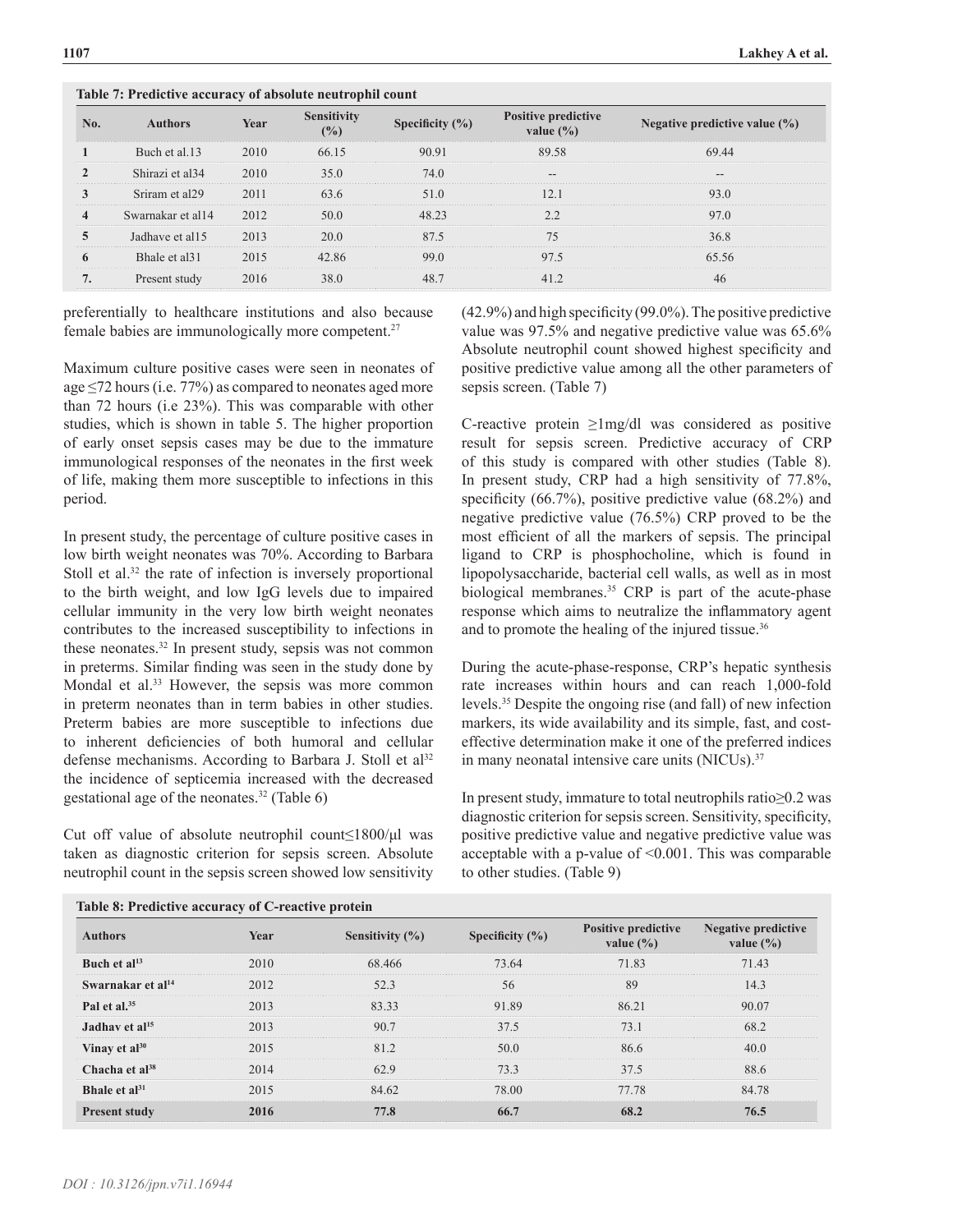| Table 9: Predictive accuracy of immature to total neutrophils ratio |      |                     |                     |                                             |                                             |  |  |
|---------------------------------------------------------------------|------|---------------------|---------------------|---------------------------------------------|---------------------------------------------|--|--|
| Authors                                                             | Year | Sensitivity $(\% )$ | Specificity $(\% )$ | <b>Positive predictive</b><br>value $(\% )$ | <b>Negative predictive</b><br>value $(\% )$ |  |  |
| Swarnakar et al <sup>14</sup>                                       | 2012 | 52.63               |                     | 810                                         | 22.8                                        |  |  |
| Jadhav et $al15$                                                    | 2013 | 80 O                | 65 O                |                                             | 634                                         |  |  |
| Bhale et $al^{31}$                                                  | 2015 | 75.82               | 6635                | 652                                         | 74.71                                       |  |  |
| <b>Present study</b>                                                |      |                     |                     |                                             |                                             |  |  |

#### **Table 10: Predictive accuracy of micro ESR**

| <b>Authors</b>                | Year | Sensitivity $(\% )$ | Specificity $(\% )$ | <b>Positive predictive</b><br>value $(\% )$ | Negative predictive<br>value $(\% )$ |
|-------------------------------|------|---------------------|---------------------|---------------------------------------------|--------------------------------------|
| Buch et $al13$                | 2010 | 63.08               | 72.73               | 73 21                                       | 62 S                                 |
| Swarnakar et al <sup>14</sup> | 2012 | 73 0                | 54 O                | 29.7                                        | 88 5                                 |
| Mondal et $al^{33}$           | 2012 | 63 0                | 94.0                | 92 O                                        |                                      |
| Vinay BS et al <sup>30</sup>  | 2015 | 43 O                | 75 O                | 87 O                                        | 25 O                                 |
| Bhale et. $Al^{31}$           | 2015 | 69 23               | 87 Q                | 82.89                                       | 75.65                                |
| <b>Present study</b>          | 2016 | 51.4%               | $60.2\%$            | $54\%$                                      | 57 $3\%$                             |

**Table 11: Comparison of the studies according to two or more abnormal parameters of sepsis screen**

| <b>Authors</b>             | Year | Sensitivity $(\% )$ | Specificity $(\% )$ | <b>Positive predictive</b><br>value $(\% )$ | <b>Negative predictive</b><br>value $(\% )$ |
|----------------------------|------|---------------------|---------------------|---------------------------------------------|---------------------------------------------|
| Gerdes et al <sup>37</sup> | 2004 | $100.0\%$           | 83.00%              | 27.00%                                      | $100.0\%$                                   |
| Sriram et al <sup>29</sup> | 2011 | 55 30%              | $91.70\%$           | 98 30%                                      | $19.30\%$                                   |
| Swarnakar et al $^{14}$    | 2012 | 56.0%               | $87,50\%$           | $97.00\%$                                   | $2000\%$                                    |
| Jadhay et al <sup>15</sup> | 2013 | $1000\%$            | $62.50\%$           | 63 30%                                      | $100.0\%$                                   |
| Vinay et $al^{30}$         | 2015 | 77%                 | 41%                 | 84%                                         | 31%                                         |
| Bhale et $al^{31}$         | 2015 | $93.4\%$            | 77 00%              | 78 70%                                      | $92.77\%$                                   |
| <b>Present study</b>       | 2016 | 90.3                | 75.6                | 77                                          | 89                                          |

Micro ESR>15 mm at the end of 1 hour was considered as positive for sepsis screen. The results in the present study for micro ESR showed lesser sensitivity, specificity, Positive predictive accuracy and negative predictive accuracy. The various studies done showed variable result for micro ESR. Micro ESR in our study didn't prove to be as efficient as other septic parameters as compared to other studies. (Table10)

Two or more abnormal parameters had a high accuracy in predicting neonatal sepsis. The results in the present study were in accordance with Gerdes et al<sup>37</sup> Jadhav et al<sup>15</sup> and Bhale et al<sup>31</sup> The sensitivity of two or more abnormal parameters was 90.3%, specificity was 75.6%, positive predictive value was 77.0% and negative predictive value was 89.0% as shown in table 11. The sepsis screen should be considered as a positive septic screen, If two parameters are abnormal and antibiotic therapy can be started. If there is strong clinical suspicion and sepsis screen is negative, in 12 hours the screen can be repeated. If the screen is negative even after that, then sepsis may not be present.

#### **CONCLUSION**

CRP had highest sensitivity, specificity, positive predictive value and proved to be a sensitive and responsive indicator of neonatal sepsis. The presence of two or more abnormal parameters has more sensitivity than any single abnormal parameter. The combination of tests also yielded statistically significant correlation with blood culture status than individual test. The parameters used in this study are simple, quick and cost effective.

Amongst early onset sepsis the predominant clinical features were respiratory distress (manifested by tachypnoea and grunting) followed by fever and poor feeding. The results obtained from sepsis screen cannot establish or rule out neonatal sepsis completely. The gold standard remains blood culture. False positive cases may receive unwanted antibiotic therapy.

#### **REFERENCES**

1. Edmond K, Zaidi A. New approaches to preventing, diagnosing and treating neonatal sepsis. PLOS Med 2010;7:e1000213. [Crossref](https://doi.org/10.1371/journal.pmed.1000213)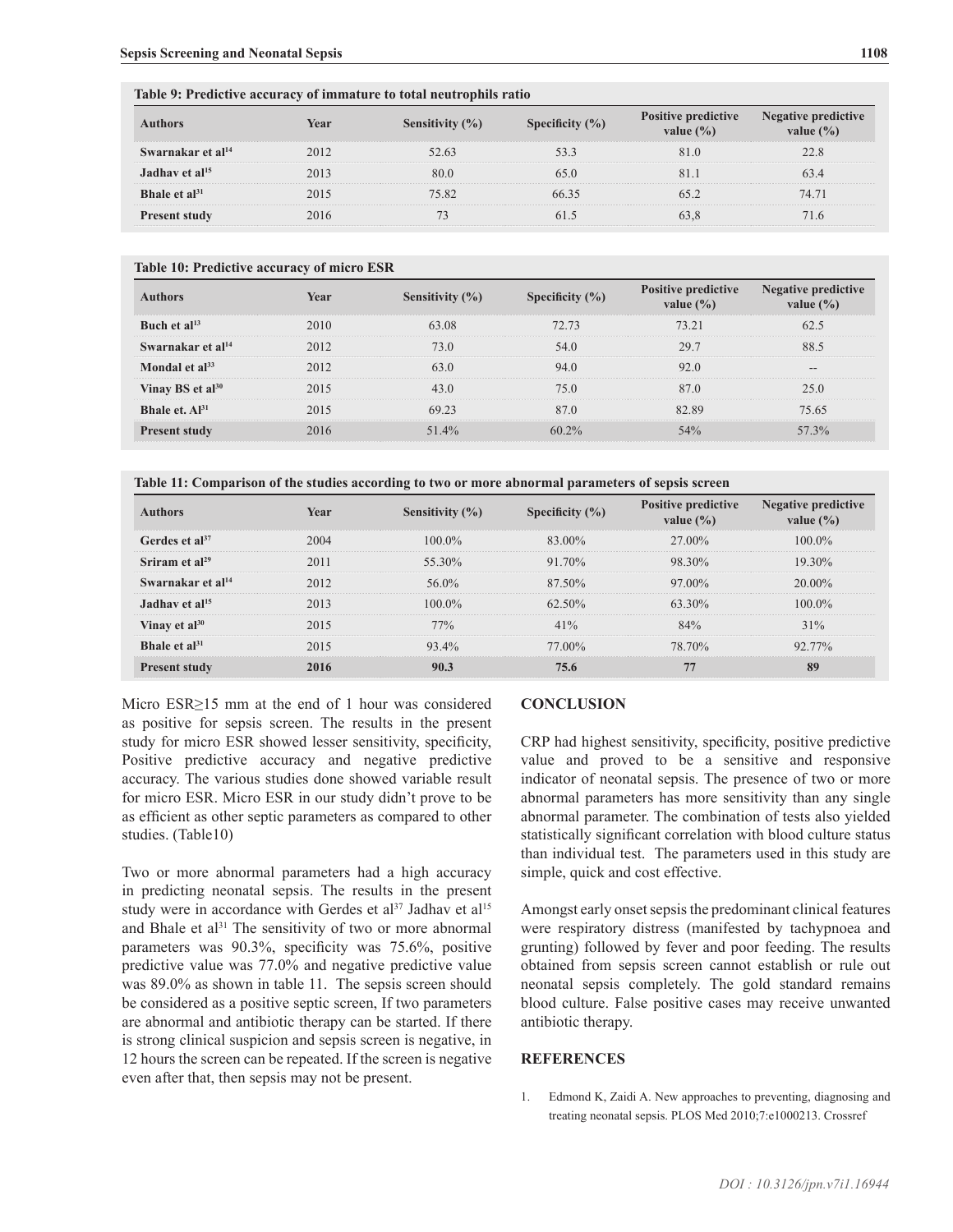- 2. Bhutta ZA, Yusuff K. Neonatal sepsis in Karachi: Factors determining outcome and mortality. J Trop Pediatr 1997;43:65-70. [Crossref](https://doi.org/10.1093/tropej/43.2.65)
- 3. Population division, Ministry of Health and Population; New ERA; ORC Macro International INC, Nepal Demographiv Health Survey 2011. Cited on 16th January 2017. [Crossref](http://dhsprogram.com/pubs/pdf/fr257/fr257%5B13april2012%5D.pdf)
- 4. Angus DC, Wax RS. Epidemiology of sepsis: An update. Crit Care Med 2001;29:S109-16. [Crossref](https://doi.org/10.1097/00003246-200107001-00035)
- 5. UNICEF. The State of World's Children 2012; 87 –107. Cited on 16th January 2017 2017. [Crossref](https://www.unicef.org/sowc2012/pdfs/SOWC%202012-Main%20Report_EN_13Mar2012.pdf)
- 6. National institute of population research and training (NIPORT), Mitra and associates, and ORC macro, Bangladesh Demographic and Health survey 2004. Dhaka Bangladesh and Calverton, Mayland [USA]: National institute of population research and training , Mitra and associates, and ORC macro;2005. Cited on 16th January 2017. [Crossref](https://www.unicef.org/bangladesh/BDHS2007_Final.pdf)
- 7. Lim NL, Wong YH, Boo NY, Kasim MS, Chor CY. Bacteraemic infections in a neonatal intensive care unit: a nine months survey. Med J Malaysia 1995;50:59 –63. [Crossref](PMid:7752978)
- 8. Kaftan H, Kinney JS. Early onset neonatal bacterial infections. Semin Perinatol 1998;22:15-24. [Crossref](https://doi.org/10.1016/S0146-0005(98)80004-9)
- 9. Haque KN. Defining common infection in children's and neonates. J Hosp Infect 2007;65:110-4. [Crossref](https://doi.org/10.1016/S0195-6701(07)60026-7)
- 10. Cloberty J P, Stark R (eds). Manual of Neonatal Case. Lipincott-Raven;1998. 765p
- 11. Borna S, Borna H, Khazardoost S, Hantoushzadeh S. Perinatal outcome in preterm premature rupture of membranes with Amniotic fluid index <5 (AFI<5). BMC Pregnancy and Childbirth. 2004;4:15. [Crossref](https://doi.org/10.1186/1471-2393-4-15)
- 12. Gessner B, Castrodale L, Soriano-Gabarro M. Etiologies and risk factors of neonatal sepsis and pneumonia mortality among Alaskan infants. Epidemiol Infect. 2005;133:877–81. [Crossref](https://doi.org/10.1017/S0950268805004449)
- 13. Buch A, Shrivastava, Kumar H, Jadhav P. Evaluation of hematological profile in early diagnosis of clinically suspected cases of neonatal sepsis. Int J BAMS. 201;1:01-06.
- 14. Swarnakar K, Swarnakar M. A study of early onset neonatal sepsis with special reference to sepsis screening parameters in a tertiary care centre of rural India. The Internet J Inf Dis. 2012;10.
- 15. Jadhav S, Misra R, Vyawahare C, Angadi K, Gandham N, Ghosh P. Role of sepsis screen in the diagnosis of neonatal sepsis. Medical Journal of Dr DY Patil University. 2013;6:254-57. [Crossref](https://doi.org/10.4103/0975-2870.114649)
- 16. Buetow KC. Septicemia in premature infant. Am J Dis Child 1965;110:29-41. [Crossref](https://doi.org/10.1001/archpedi.1965.02090030035005)
- 17. Bhakoo ON. Neonatal bacterial infections at Chandigarh. A decade of experience. Indian J Pediatr 1980;47:419-24. [Crossref](https://doi.org/10.1007/BF02759845)
- 18. NNF Teaching Aids. Newborn Care. Neonatal Sepsis. Cited on 16th January 2017. [Crossref](www.newborn.whocc.Org/pdf.)
- 19. Garg D, Agrawal N. Aetiology and presentation of neonatal septicaemia at tertiary care hospital of southern Rajasthan. International journal of medical science and education 2014;1:12-20
- 20.. Jain NK, Jain VM, Maheshwari S. Clinical Profile of Neonatal Sepsis. Kathmandu Univ Med J 2003;1:117-20.
- 21.. Shrestha NJ, Subedi KU, Rai GK. Bacteriological Profile of Neonatal Sepsis: A Hospital Based Study. J Nepal Paediatr Soc 2011;31:1-5. [Crossref](https://doi.org/10.3126/jnps.v31i1.4158)
- 22. Shaw CK, Shaw P, Thapalia A. Neonatal sepsis bacterial isolates and antibiotic susceptibility patterns at a NICU in a tertiary care hospital in western Nepal: A retrospective analysis. Kathmandu Univ Med J 2007;5:153 –60.
- 23. Mugalu J, Nakakeeto MK, Kiguli S et al. Aetiology, Risk factors and immediate outcome of bacteriologically confi rmed neonatal septicaemia in Mulago hospital, Uganda. African Health Sciences 2006;6:120-6. [Crossref](PMid:16916305)
- 24. Sheth KV, Patel T.K, Tripathi CB. Antibiotic sensitivity pattern in neonatal intensive care unit of a tertiary care hospital of India. Asian J Pharm clin Res 2012;5:46-50.
- 25. Trotman H, Bell Y. Neonatal sepsis in very low birth weight infants at the university hospital of the West Indies. West Indian Med J 2006;55:165-9. [Crossref](https://doi.org/10.1590/S0043-31442006000300007)
- 26. Basu R, Bandyopadhyay S. Study on correlation between sepsis screening and blood culture in neonatal sepsis. Journal of dental and medical sciences 2014;13:52-6. [Crossref](https://doi.org/10.9790/0853-13555256)
- 27. Singh M. Care of Newborn. 5th edition;1999. 211pp.
- 28. Chacko B, Sohi I. Early onset neonatal sepsis. Indian J Pediatr. 2005;72:23-6. [Crossref](https://doi.org/10.1007/BF02760574)
- 29. Sriram R. Correlation of blood culture results with the sepsis score and the sepsis screen in the diagnosis of neonatal septicemia. Int J Biol Med Res. 2011;2:360-8.
- 30. Vinay BS, Girish G N, Adhikari S, Hugara S. Evaluation of septic screen as a diagnostic tool for neonatal sepsis in a tertiary hospital at Mysore. Sch J App Med Sci. 2015;3:1005-10.
- 31. Bhale C, Kale A, Kale S, Mahajan M, Smulay S. Utility of Sepsis Screen in the Early Diagnosis of Neonatal Sepsis. IJNMR 2016;4:1001-7.